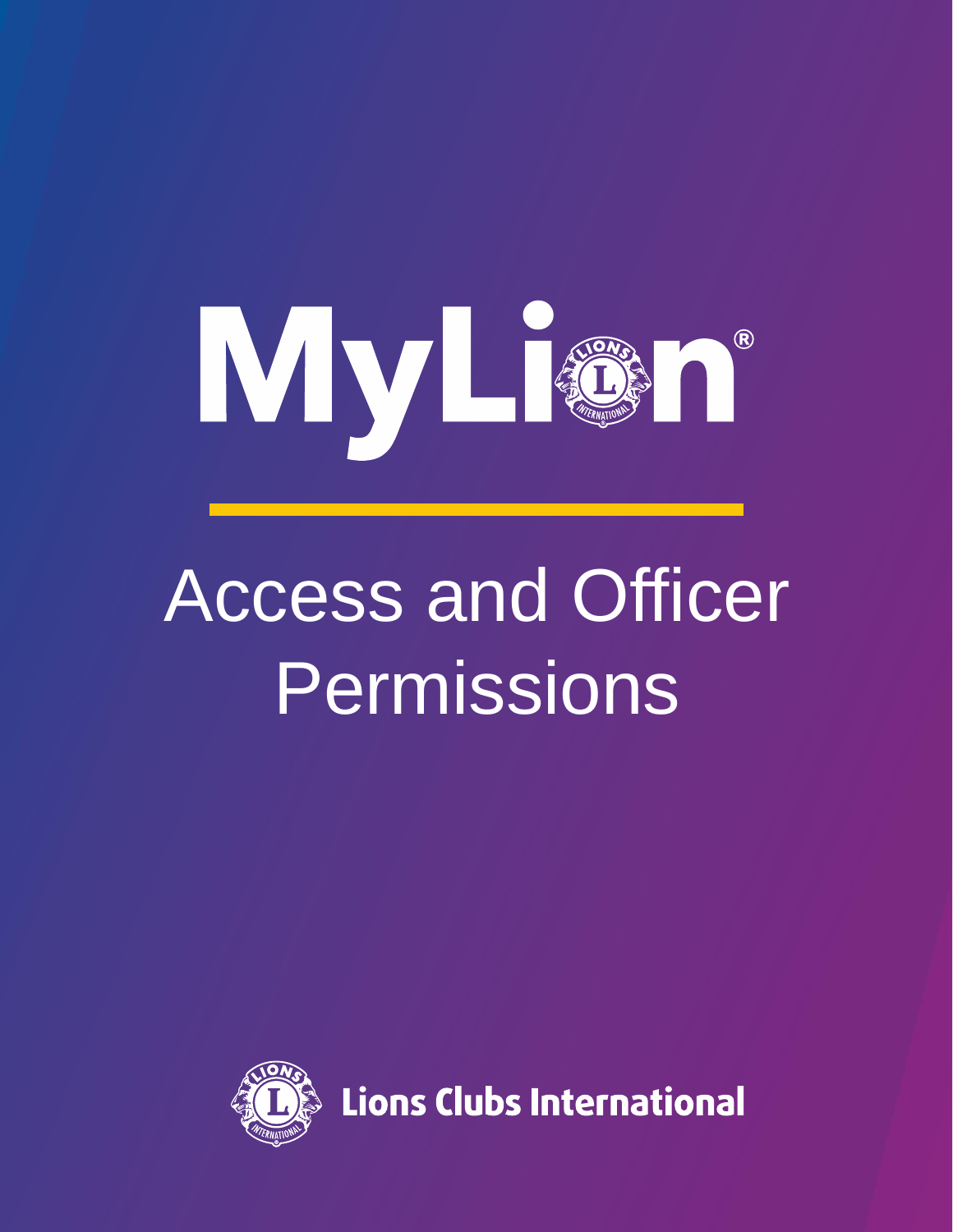

## Access and Officers **Permissions**

|                                         | <b>MyLion</b><br><b>Access</b> | <b>Plan an</b><br><b>Activity</b> | <b>Report a</b><br><b>Club</b><br><b>Activity</b> | <b>Report a</b><br><b>District</b><br><b>Activity</b> | <b>Report a</b><br><b>Multiple</b><br><b>District</b><br><b>Activity</b> |
|-----------------------------------------|--------------------------------|-----------------------------------|---------------------------------------------------|-------------------------------------------------------|--------------------------------------------------------------------------|
| Member (for Lion or Leo Club)           | $\checkmark$                   | $\checkmark$                      |                                                   |                                                       |                                                                          |
| <b>Club President</b>                   | $\checkmark$                   | $\checkmark$                      | $\checkmark$                                      |                                                       |                                                                          |
| <b>Club Secretary</b>                   | $\checkmark$                   | $\checkmark$                      | $\checkmark$                                      |                                                       |                                                                          |
| <b>Club Service Chairperson</b>         | $\checkmark$                   | $\checkmark$                      | $\checkmark$                                      |                                                       |                                                                          |
| <b>Club Administrator</b>               | $\checkmark$                   | $\checkmark$                      | $\checkmark$                                      |                                                       |                                                                          |
| <b>District Governor</b>                | $\checkmark$                   | $\checkmark$                      |                                                   | $\checkmark$                                          |                                                                          |
| District Office Staff - Admin           | $\checkmark$                   | $\checkmark$                      | $\checkmark$                                      | $\checkmark$                                          |                                                                          |
| District Lions Staff - Admin            | $\checkmark$                   | $\checkmark$                      | $\checkmark$                                      | $\checkmark$                                          |                                                                          |
| <b>District YCE Chairperson</b>         | $\checkmark$                   | $\checkmark$                      |                                                   | $\checkmark$                                          |                                                                          |
| <b>District GST Coordinator</b>         | $\checkmark$                   | $\checkmark$                      | $\checkmark$                                      | $\checkmark$                                          |                                                                          |
| <b>District IT Chairperson</b>          | $\checkmark$                   | $\checkmark$                      | $\checkmark$                                      | $\checkmark$                                          |                                                                          |
| District Leo Chairperson                | $\checkmark$                   | $\checkmark$                      |                                                   | $\checkmark$                                          |                                                                          |
| <b>District Diabetes Chairperson</b>    | $\checkmark$                   | $\checkmark$                      |                                                   | $\checkmark$                                          |                                                                          |
| <b>District Environment Chairperson</b> | $\checkmark$                   | $\checkmark$                      |                                                   | $\checkmark$                                          |                                                                          |
| District Hunger Chairperson             | $\checkmark$                   | ✓                                 |                                                   | $\checkmark$                                          |                                                                          |
| <b>District Vision Chairperson</b>      | $\checkmark$                   | $\checkmark$                      |                                                   | $\checkmark$                                          |                                                                          |
| District Childhood Cancer Chairperson   | $\checkmark$                   | $\checkmark$                      |                                                   | $\checkmark$                                          |                                                                          |
| MD Office Staff - Admin                 | $\checkmark$                   | ✓                                 | $\checkmark$                                      | ✓                                                     | $\checkmark$                                                             |
| MD Lions Staff - Admin                  | $\checkmark$                   | $\checkmark$                      | $\checkmark$                                      | $\checkmark$                                          | ✓                                                                        |
| <b>MD YCE Chairperson</b>               | $\checkmark$                   | $\checkmark$                      |                                                   |                                                       | $\checkmark$                                                             |
| <b>MD GST Coordinator</b>               | $\checkmark$                   | $\checkmark$                      | $\checkmark$                                      | $\checkmark$                                          | $\checkmark$                                                             |
| <b>MD IT Chairperson</b>                | $\checkmark$                   | $\checkmark$                      | $\checkmark$                                      | $\checkmark$                                          | $\checkmark$                                                             |
| MD Leo Chairperson                      | $\checkmark$                   | $\checkmark$                      |                                                   |                                                       | $\checkmark$                                                             |
| <b>MD Diabetes Chairperson</b>          | $\checkmark$                   | $\checkmark$                      |                                                   |                                                       | $\checkmark$                                                             |
| <b>MD Environment Chairperson</b>       | $\checkmark$                   | $\checkmark$                      |                                                   |                                                       | $\checkmark$                                                             |
| <b>MD Hunger Chairperson</b>            | $\checkmark$                   | ✓                                 |                                                   |                                                       | ✓                                                                        |
| <b>MD Vision Chairperson</b>            | $\checkmark$                   | $\checkmark$                      |                                                   |                                                       | $\checkmark$                                                             |
| MD Childhood Cancer Chairperson         | $\checkmark$                   | $\checkmark$                      |                                                   |                                                       | $\checkmark$                                                             |